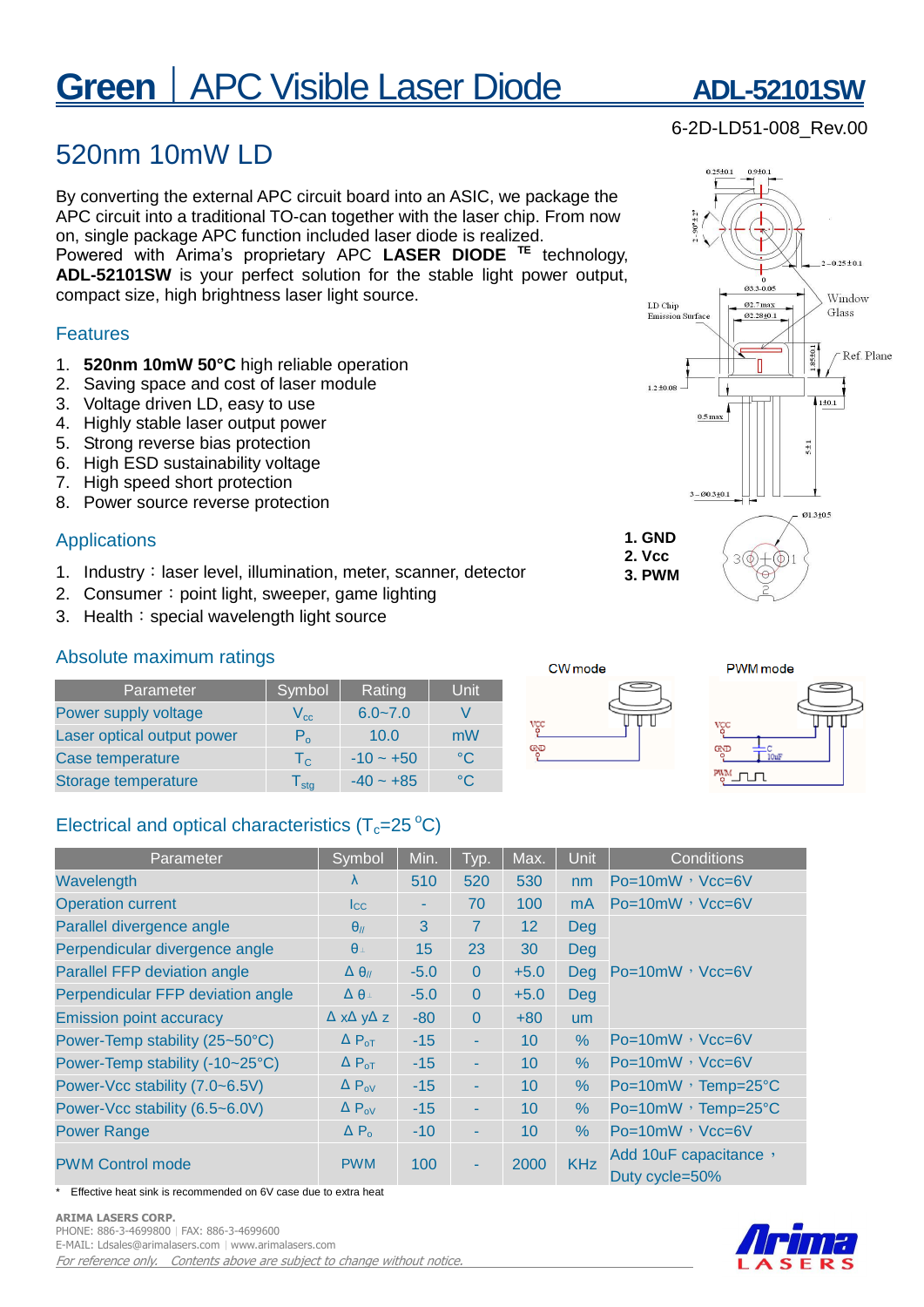# **Green** | APC Visible Laser Diode ADL-52101SW

6-2D-LD51-008\_Rev.00

### 520nm 10mW LD

#### Block Diagram

- 1. Traditional LD needs to connect an external APC circuit board for the constant power operation.
- 2. ADL-52101SW has an APC IC in the TO-3.3mm package, and APC circuit board can keep the same optical power.
- 3. Add capacitance is recommended for stabilizing the PWM control.
- 4. Battery reverse protection is recommended for protecting the APC Circuit.
- $\overline{\overline{\text{GND}}}$ 5. If the setting power is below 50% of the target power, it is recommended to add >1uF capacitor between Vcc and Gnd.

#### Product Characteristic Curve

1. Vcc vs. Po(mW) & Icc(mA)



#### 2. Temp. vs. Po(mW) & Icc(mA)







#### **ARIMA LASERS CORP.**  PHONE: 886-3-4699800︱FAX: 886-3-4699600 E-MAIL: Ldsales@arimalasers.com | www.arimalasers.com For reference only. Contents above are subject to change without notice.



**2. GND 3. PWM**